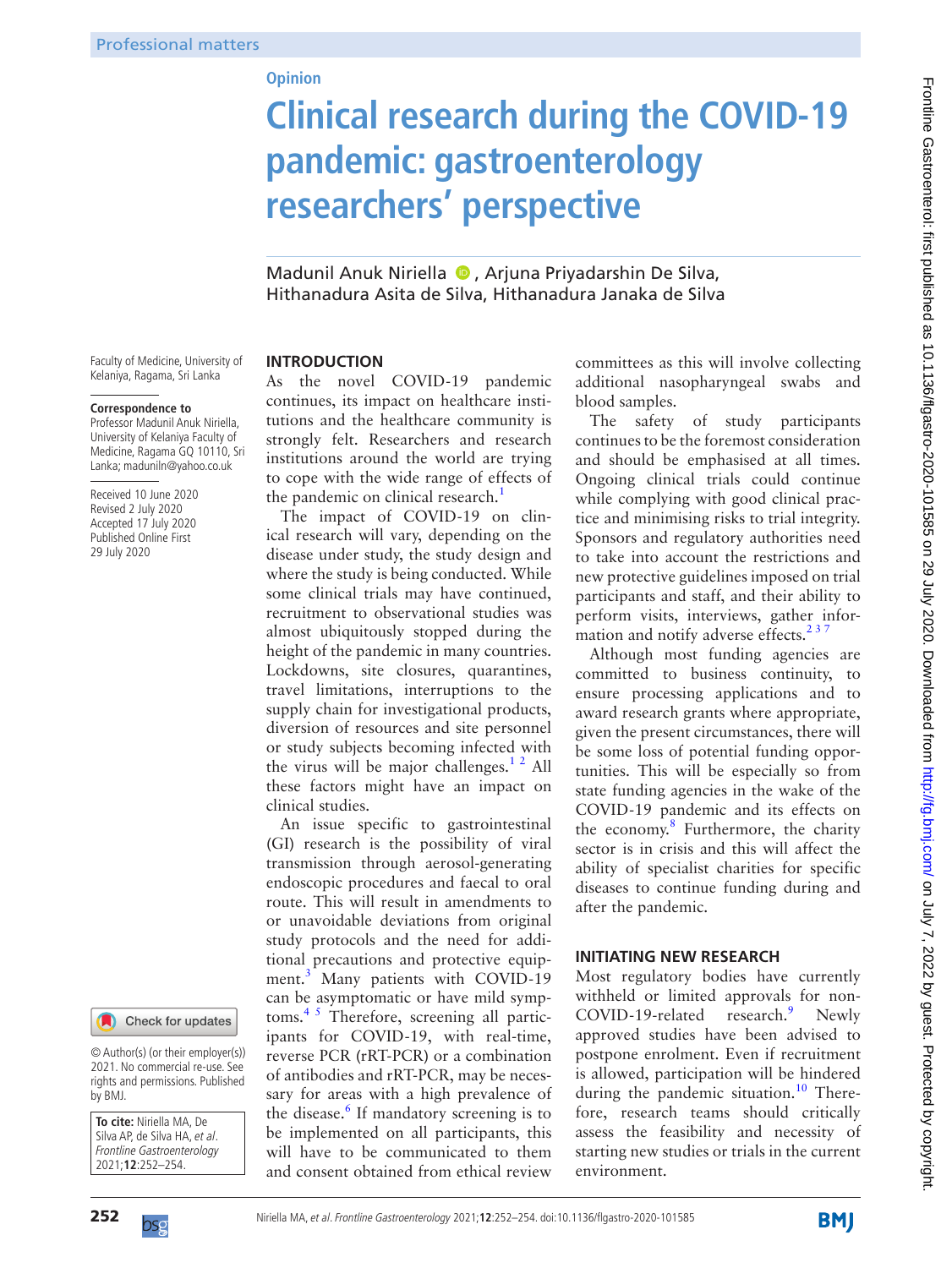Risk assessment should be included in all research protocols.<sup>[2 7](#page-2-4)</sup> This should include additional risks to the participant and support staff due to COVID-19, and what additional precautionary measures are to be taken to mitigate these risks. This may include the risks of conducting any research, which should be weighed against its benefits to the participants and society by regulatory bodies and sponsors of clinical trials.<sup>[10](#page-2-7)</sup>

In clinical research in gastroenterology, participants may be at increased risk of exposure to or spread of COVID-19. A definite risk of transmission is present when aerosol-generating procedures such as upper GI endoscopy is involved, and potential for transmission is also present during lower GI endoscopy and collection, handling and analysing stool samples for faecal microbiota or faecal transplantation studies.<sup>11 12</sup> There may also be increased risks to study participants who are already on or are to receive steroids, immunemodulators and biological therapies for GI diseases, such as inflammatory bowel disease.<sup>13</sup> These risks should be carefully considered before starting or continuing trials involving these drugs.

## **ONGOING CLINICAL RESEARCH**

Continuing ongoing clinical research can also be restricted due to logistical problems, such as complete or partial lockdowns, closure of research facilities, restrictions on travel and disruption to supply chains[.2 10](#page-2-4) A risk–benefit assessment is advised before deciding to continue. It is vital that participants are kept informed of any changes to study protocol and plans that could impact on their care. The decision about which projects can be stopped or paused will be best made by universities and research institutes themselves with guidance from their administrations and institutional review boards. $2^{10}$ 

# **Key points and recommendations**

- ► The COVID-19 pandemic has had a strong impact on healthcare research.
- ► Non-COVID-19-related gastrointestinal (GI) research is almost at a standstill, mainly due to loss of funding opportunities.
- ► Essential GI research should continue after risk–benefit analysis.
- ► Safety of participants and investigators should be the highest consideration.
	- Screen participants; use personal protective equipment, especially for research involving endoscopy.
	- Consider discontinuing research involving immunosuppression.
	- Perform aspects of research remotely whenever possible.
	- Consider financial liabilities related to research.
- ► Research review boards should allow reasonable amendments and deviations from protocols

There will likely be liabilities related to research participants contracting COVID-19. Therefore, every precaution should be taken to minimise the exposure and risk of participants contracting COVID-19 due to study participation and interventions. Insurance policies may have to be amended with regard to this before restarting studies and recommencing recruitment.

Interruption and slowing down of recruitment of trial participants are very likely to occur. Worldwide, there has been a 65% decrease in new patient enrolments, year-on-year, during the month of March.<sup>14</sup> This challenge can be addressed, at least partially, by shifting the site mix to lower-impacted countries and regions. The virtualisation of studies using patient-facing technologies could allow research to be conducted remotely. A number of study aspects, including remote consent, remote randomisation, and remote data capture and reporting, can now be performed through web-based applications. $210$ 

In clinical trials, the scheduled visits to a trial the site may be significantly impacted. Certain investigational products that require self-administration may be amenable to home delivery. This may even include infusions. Where self-administration is not possible and monitoring is required, alternative methods of administration via home nurses or at smaller care facilities may be considered after obtaining approval from the local reviewing authorities.

Another major challenge will be of restarting halted research in the recovery phase of COVID-19. It may be safe to restart halted studies once a decreasing trend of new cases or lack of new cases are reported in the community.

# **NEED FOR REGULATORS TO BE FLEXIBLE**

Research governing bodies and donors have to be flexible with funding, accepting delays and loss of data, allowing grants to run for longer, and letting institutions continue to charge salaries and stipends even when work has slowed down or stopped temporarily. Review boards should allow reasonable amendments and deviation from protocols and allow the use of innovative methods to continue or recommence studies. It must be acknowledged that variations will occur across countries, depending on the incidence of COVID-19 and the impact of the pandemic on each country.

**Contributors** Conceptualisation was done by MAN. All authors contributed to the article content. Drafting was done by MAN, with critical revision by APDeS, HAdeS and HJdeS. All authors approved the final manuscript. The corresponding author attests that all listed authors meet authorship criteria and that no others meeting the criteria have been omitted.

**Funding** The authors have not declared a specific grant for this research from any funding agency in the public, commercial or not-for-profit sectors.

**Competing interests** None declared.

**Patient consent for publication** Not required.